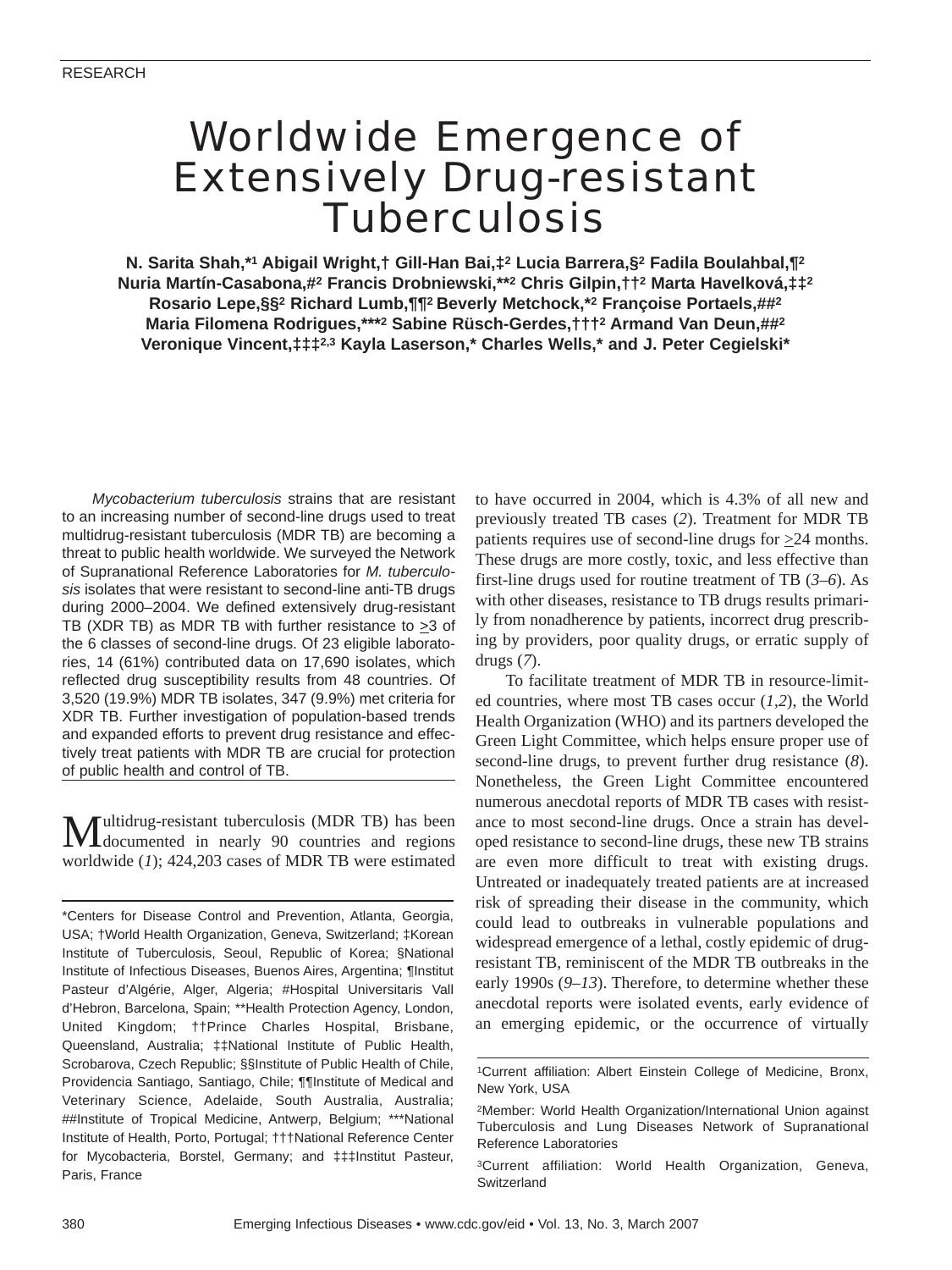untreatable forms of drug-resistant TB that had not been described previously in different parts of the world, we characterized and quantified the frequency of secondline–drug resistance in several geographic regions.

We sought to determine the extent to which highly resistant *Mycobacterium tuberculosis* strains have been identified by the international laboratories that participate in the Network of Supranational Reference Laboratories (SRLs). The SRL Network consists of 25 highly proficient TB laboratories on 6 continents. These laboratories collaborate with national reference laboratories to strengthen culture and drug-susceptibility testing capacity and to provide quality control for the WHO/International Union Against Tuberculosis and Lung Diseases Global Project on Anti-TB Drug Resistance (*14*).

# **Methods**

#### **Participants**

From November 2004 through November 2005, we surveyed the global SRL Network. All SRL directors were invited to participate during the 2004 annual SRL directors meeting, by individual mailings, and by personal phone calls. Drug-susceptibility testing results were requested for *M. tuberculosis* isolates that had been tested for resistance to first-line drugs and second-line drugs during 2000–2004. Two SRLs were not eligible because they did not test for second-line drugs or tested for <3 classes of second-line drugs.

The 14 SRLs that provided data for this study support 112 TB laboratories in 80 countries worldwide (Figure 1). SRLs serve as international reference laboratories to a wide geographic area, performing drug-susceptibility testing that may not be available in a country (e.g., for secondline drugs) and providing quality assurance for first-line–drug testing. Most SRLs also serve as the national reference laboratory for the country in which they are located; they receive varying proportions of isolates from their own and other countries for surveillance, clinical diagnosis, and quality assurance. First-line–drug susceptibility testing is performed on all isolates; second-line–drug susceptibility testing is usually limited to isolates from patients known or suspected to have drug-resistant TB. Of the 14 participating SRLs, not all tested for all 6 classes of second-line drugs, and 4 did not submit data for the entire survey period.

In contrast, the SRL in the Republic of Korea serves as the national reference laboratory and routinely performs an extended diagnostic panel of drug-susceptibility testing on isolates from culture-positive TB patients referred from health centers, hospitals, and clinics in the Republic of Korea. This SRL tests all isolates for 6 classes of secondline drugs; thus, data from the Republic of Korea reflect

most culture-positive cases and provide a close approximation to a population estimate of prevalence. Because of the large number of isolates received and because sampling for these isolates is systematically different from that at the other SRLs (testing of all TB patients in the Republic of Korea vs testing of patients more likely to have drugresistant TB in other SRLs), resistance patterns for the Republic of Korea were analyzed separately from those for the other SRLs.

#### **Laboratory Methods**

Among participating SRLs, different but internationally accepted methods were used to test for second-line drug resistance (details available upon request). Validation of drug-susceptibility testing results for second-line drugs was not performed as part of this survey, but as part of their role as global reference laboratories, all SRLs participate in international proficiency testing for first-line drugs. Quality assurance procedures for second-line–drug susceptibility testing have not been developed; as a proxy for quality assurance, we examined the accuracy of secondline–drug susceptibility testing among isolates susceptible to the 4 main first-line drugs (isoniazid [INH], rifampin [RIF], ethambutol, and streptomycin). On the basis of known mechanisms of drug resistance, finding an isolate that is susceptible to all first-line drugs and resistant to second-line drugs is unlikely (*7*).

## **Procedures and Definitions**

A standardized reporting form requested anonymous data for all isolates tested for resistance to  $\geq$ 3 second-line drug classes during 2000–2004. Data were abstracted from the records, electronic or paper, depending on laboratory practices for data management. Results were submitted for 1 isolate per patient. Because SRLs rarely receive multiple isolates from the same patient, reporting of the same patient more than once was unlikely (B. Metchock and



Figure 1. Shading indicates 48 countries that submitted at least 1 isolate to participating Supranational Reference Laboratories, 2000–2004. See Table 4 for complete list of participating countries.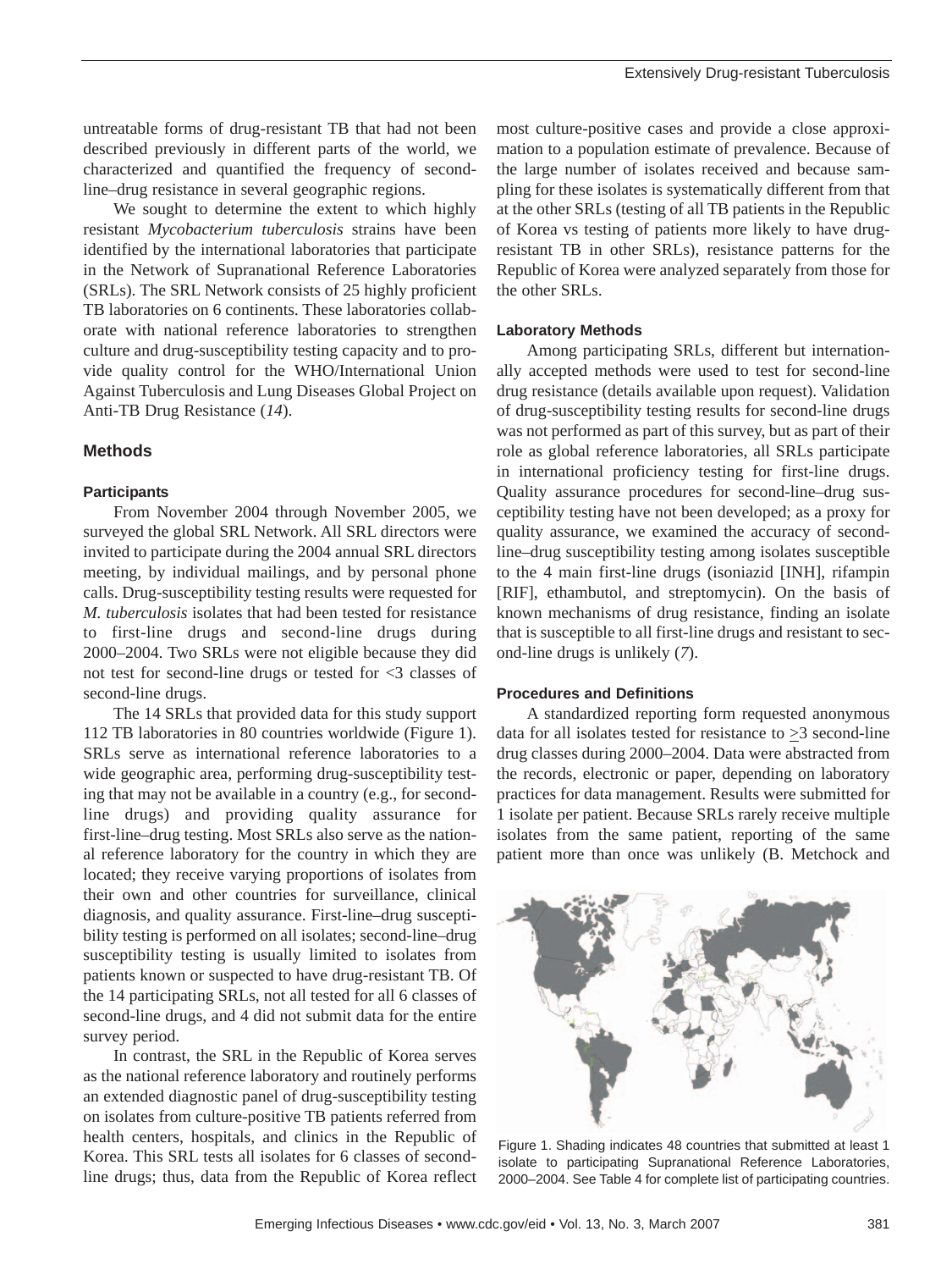## RESEARCH

G.H. Bai, pers. comm.). No specimens were collected for this study; we used only data from records of isolates that had already been tested. Limited clinical information about the patient was available with each isolate. Consistent data were available for country of origin and date of drug-susceptibility testing. Data about age and TB treatment history were available for <10% of patients, so analysis was not considered reliable for these variables.

To best compare data for the study samples with data from the Global Drug Resistance Survey and other population-based drug-resistance surveillance, we analyzed first-line–drug resistance patterns according to standard methods used in anti-TB–drug resistance surveys (*1*). These patterns included any drug resistance, monoresistance (resistance to only the 1 specified drug), polyresistance (resistance to  $\geq$  2 first-line drugs, but which drugs not specified), and multidrug resistance (resistance to at least INH and RIF, with or without other drugs).

We defined 6 classes of second-line drugs as follows: aminoglycosides other than streptomycin (e.g., kanamycin and amikacin), cyclic polypeptides (e.g., capreomycin), fluoroquinolones (e.g., ofloxacin, ciprofloxacin, levofloxacin, and moxifloxacin), thioamides (e.g., prothionamide and ethionamide), serine analogs (e.g., cycloserine and terizidone), and salicylic acid derivatives (e.g., paraaminosalicyclic acid).

For this survey we created a consensus definition that incorporates second-line–drug susceptibility results and is based on international guidelines for management of drugresistant TB (*15*). The mainstay of an MDR TB treatment regimen consists of 1 injectible drug (e.g., aminoglycoside or cyclic polypeptide) and a fluoroquinolone; additional drugs from the remaining classes are added until the total reaches 4–6 drugs to which the organism is susceptible. If the infecting organism is resistant to  $\geq$ 3 second-line drug classes, designing a treatment regimen with sufficient drugs that are known to be effective against TB is difficult. Thus, we defined extensively drug-resistant TB (XDR TB) isolates as those meeting the criteria established for MDR TB plus resistance to  $\geq$ 3 of the 6 classes of second-line drugs.

Second-line–drug resistance patterns were analyzed by geographic region from which the isolate was submitted to the SRL. Regions were grouped into epidemiologically meaningful categories on the basis of prevalence of TB and MDR TB (*1,16*). This retrospective survey was evaluated and approved as public health surveillance by the US Centers for Disease Control and Prevention (CDC).

#### **Results**

We received data for 18,462 patients from 14 (61%) of 23 eligible SRLs. We excluded those patients tested before 2000 (n = 223), tested after 2004 (n = 14), or tested for

resistance to  $\leq$ 3 classes of second-line drugs (n = 535). Our final study sample consisted of 17,690 patients whose isolates were tested for resistance to  $\geq$ 3 second-line drugs during 2000–2004 (Figure 2). Of these, 11,939 (67.5%) patients were from the Republic of Korea and 5,751 (32.5%) were from the remaining SRLs.

#### **First-line–Drug Susceptibility**

Among isolates from patients from the 13 SRLs other than the Republic of Korea, 3,765 (65.5%) were resistant to  $\geq$ 1 first-line TB drug (Table 1). Of these, 3,305 (58.5%) were resistant to at least INH and 2,345 (41.5%) were resistant to at least RIF. Among isolates from the Republic of Korea patients, 2,508 (21%) had resistance to any drug; most ( $n = 2,196$ ; 18.4%) were resistant to INH.

Single-drug resistance was found for isolates from 884 (15.4%) patients from the 13 SRLs; 456 (8.1%) of these were resistant to INH and 99 (1.8%) to RIF. Among isolates from patients from the Republic of Korea, 952 (8%) displayed single-drug resistance, 666 (5.6%) to INH and 148 (1.2%) to RIF.

Polyresistance other than MDR TB was seen for isolates from 651 (11.5%) patients from the 13 SRLs and 258 (2.2%) from the Republic of Korea SRL. Not all SRLs routinely tested for resistance to pyrazinamide.

Multidrug resistance (i.e., MDR TB) was present in isolates from 2,222 (39.4%) patients from the 13 SRLs and 1,298 (10.9%) from the Republic of Korea. Resistance to



Figure 2. Selection of study sample and summary of drug-resistance patterns of isolates. SRL, Supranational Reference Laboratory. \*Tested before 2000 or after 2004 (n = 247) or tested for resistance to <3 classes of second-line drugs (n = 535). †Data for ethambutol resistance missing for 5 isolates.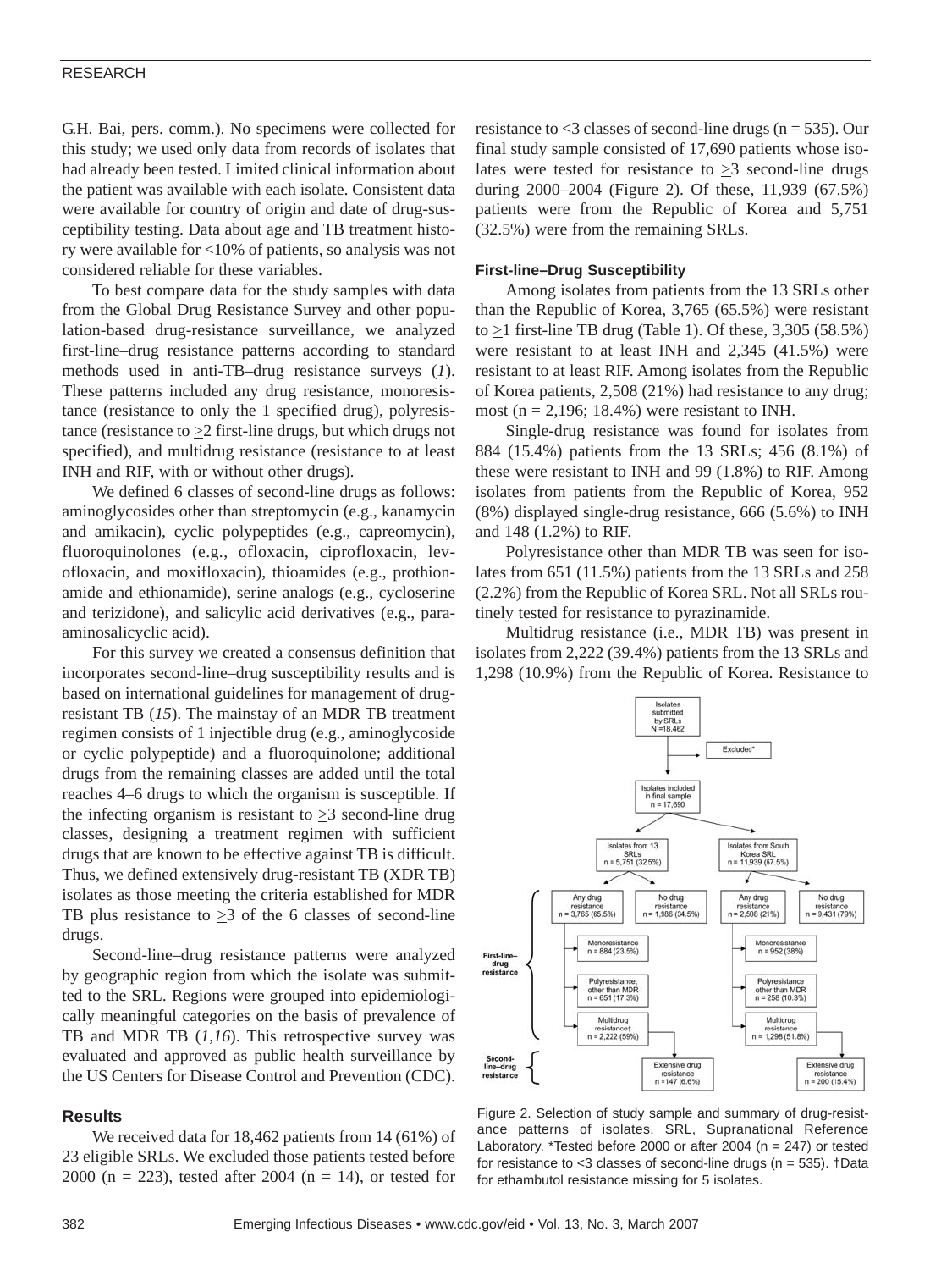|                                     | Other 13 SRLs ( $n = 5,751$ ) |                   | Republic of Korea SRL (n = 11,939) |                   |
|-------------------------------------|-------------------------------|-------------------|------------------------------------|-------------------|
| Pattern                             | No. tested                    | No. (%) resistant | No. tested                         | No. (%) resistant |
| Any resistance (total)*†‡           | 5,751                         | 3,765(65.5)       | 11,939                             | 2,508(21.0)       |
| <b>INH</b>                          | 5,645                         | 3,305(58.5)       | 11,939                             | 2,196(18.4)       |
| <b>RIF</b>                          | 5,649                         | 2,345(41.5)       | 11,939                             | 1,469 (12.3)      |
| <b>EMB</b>                          | 5,508                         | 1,356 (24.6)      | 11,939                             | 988(8.3)          |
| SM                                  | 5,618                         | 2,581 (45.9)      | 11,939                             | 578 (4.8)         |
| Monoresistance (total)§¶            | 5,751                         | 884 (15.4)        | 11,939                             | 952(8.0)          |
| <b>INH</b>                          | 5,645                         | 456 (8.1)         | 11,939                             | 666 (5.6)         |
| <b>RIF</b>                          | 5,649                         | 99(1.8)           | 11,939                             | 148(1.2)          |
| EMB                                 | 5,508                         | 8(0.1)            | 11,939                             | 25(0.2)           |
| <b>SM</b>                           | 5,618                         | 321(5.7)          | 11,939                             | 113(0.9)          |
| Polyresistance, non-MDR (total)¶    | 5,644                         | 651 (11.5)        | 11,939                             | 258(2.2)          |
| $INH + other drugs$ (except $RIF$ ) | 5,645                         | 627 (11.1)        | 11,939                             | 232(1.9)          |
| $RIF + other drugs (except INH)$    | 5,649                         | 24(0.4)           | 11,939                             | 23(0.2)           |
| Multidrug resistance (total) [#     | 5,644                         | $2,222$ (39.4)    | 11,939                             | 1,298 (10.9)      |
| $INH + RIF$ , only                  | 5,644**                       | 399(7.1)          | 11,939                             | 392(3.3)          |
| $INH + RIF + EMB$ , only            | 5,508**                       | 182(3.3)          | 11,939                             | 584 (4.9)         |
| $INH + RIF + SM$ , only             | 5,618**                       | 619 (11.0)        | 11,939                             | 89(0.7)           |
| $INH + RIF + EMB + SM$              | 5,476**                       | 1,017 (18.6)      | 11,939                             | 233(2.0)          |

Table 1 First-line-drug resistance patterns for *Mycobacterium tuberculosis* isolates 2000-2004 (N = 17.690)\*

SRLs, Supranational Reference Laboratories; INH, isoniazid; RIF, rifampin; EMB, ethambutol; SM, streptomycin.

†Missing data for INH (106 isolates), RIF (102 isolates), EMB (243 isolates), SM (133 isolates).

‡Cells are not mutually exclusive.

§Numerator is isolates with resistance to the specified drug and no known resistance to other first-line drugs. Denominator is isolates tested to at least the specified drug in the numerator.

**TEach cell is mutually exclusive** 

#Denominator is isolates tested for at least INH + RIF

\*\*Denominator is isolates tested for at least the drugs in the specified combination.

all first-line drugs tested (i.e., MDR TB with additional resistance to ethambutol and streptomycin) was found in isolates from 1,017 (18.6%) patients from the 13 SRLs and 233 (2%) from the Republic of Korea SRL.

#### **Second-line–Drug Susceptibility**

Among patients from the 13 SRLs, resistance to aminoglycosides was detected in 489 (8.7%) isolates and to fluoroquinolones in 298 (5.3%) (Table 2). Among isolates from Republic of Korea patients, resistance was most commonly seen to fluoroquinolones ( $n = 524, 4.4\%$ ) and thioamides ( $n = 259, 2.2\%$ ).

From all SRLs, isolates that were resistant to at least INH and RIF (i.e., MDR TB;  $n = 3,520$ ) and tested for susceptibility to ≥3 second-line drugs were combined for

analysis of second-line–drug resistance patterns. Resistance to  $\geq 1$  class of second-line drug was present in 1,542 (43.8%) MDR TB patients (Table 3). The most commonly observed patterns were resistance to aminoglycosides (n = 630, 18.3%), fluoroquinolones (n = 673, 19.3%), and thioamides ( $n = 605$ , 19.3%).

MDR TB patients whose isolates had further resistance to ≥3 classes of second-line drugs were classified as XDR TB (Table 3). A total of 347 (9.9%) MDR TB patients met criteria for XDRTB. According to the revised Global XDR TB Task Force definition (www.who.int/ mediacentre/news/notes/2006/np29/en/index.html), 234 (6.6%) isolates met criteria for XDR TB. Among XDR TB patients, combination drug-resistance patterns included 90 (3.4%) with resistance to aminoglycosides, capreomycin

| Table 2. Second-line–drug resistance patterns for Mycobacterium tuberculosis isolates, 2000–2004 (N = 17,690)*† |                                 |                   |                                     |                   |
|-----------------------------------------------------------------------------------------------------------------|---------------------------------|-------------------|-------------------------------------|-------------------|
|                                                                                                                 | Other 13 SRLs $\pm$ (n = 5.751) |                   | Republic of Korea SRL‡ (n = 11,939) |                   |
| Pattern                                                                                                         | No. tested                      | No. (%) resistant | No. tested                          | No. (%) resistant |
| Any resistance                                                                                                  | 5.751                           | 1,237 (21.5)      | 11.939                              | 849 (7.1)         |
| Aminoglycosides§                                                                                                | 5,620                           | 489 (8.7)         | 11,939                              | 227(1.9)          |
| Capreomycin                                                                                                     | 4,347                           | 197 (4.5)         | 11,939                              | 122(1.0)          |
| Fluoroquinolones                                                                                                | 5,580                           | 298(5.3)          | 11,939                              | 524(4.4)          |
| Thioamides                                                                                                      | 5.131                           | 556 (10.8)        | 11.939                              | 259(2.2)          |
| Cycloserine                                                                                                     | 2.715                           | 70(2.6)           | 11.939                              | 80(0.7)           |
| Para-aminosalicylic acid                                                                                        | 3.571                           | 262(7.3)          | 11.939                              | 403(3.4)          |

\*SRLs, Supranational Reference Laboratories

†Not all isolates were tested for each second-line–drug class (with the exception of the Republic of Korea SRL), so results are reported as a proportion of isolates tested to the specified class of drugs.

‡Cells are not mutually exclusive.

§Other than streptomycin (e.g., kanamycin, amikacin).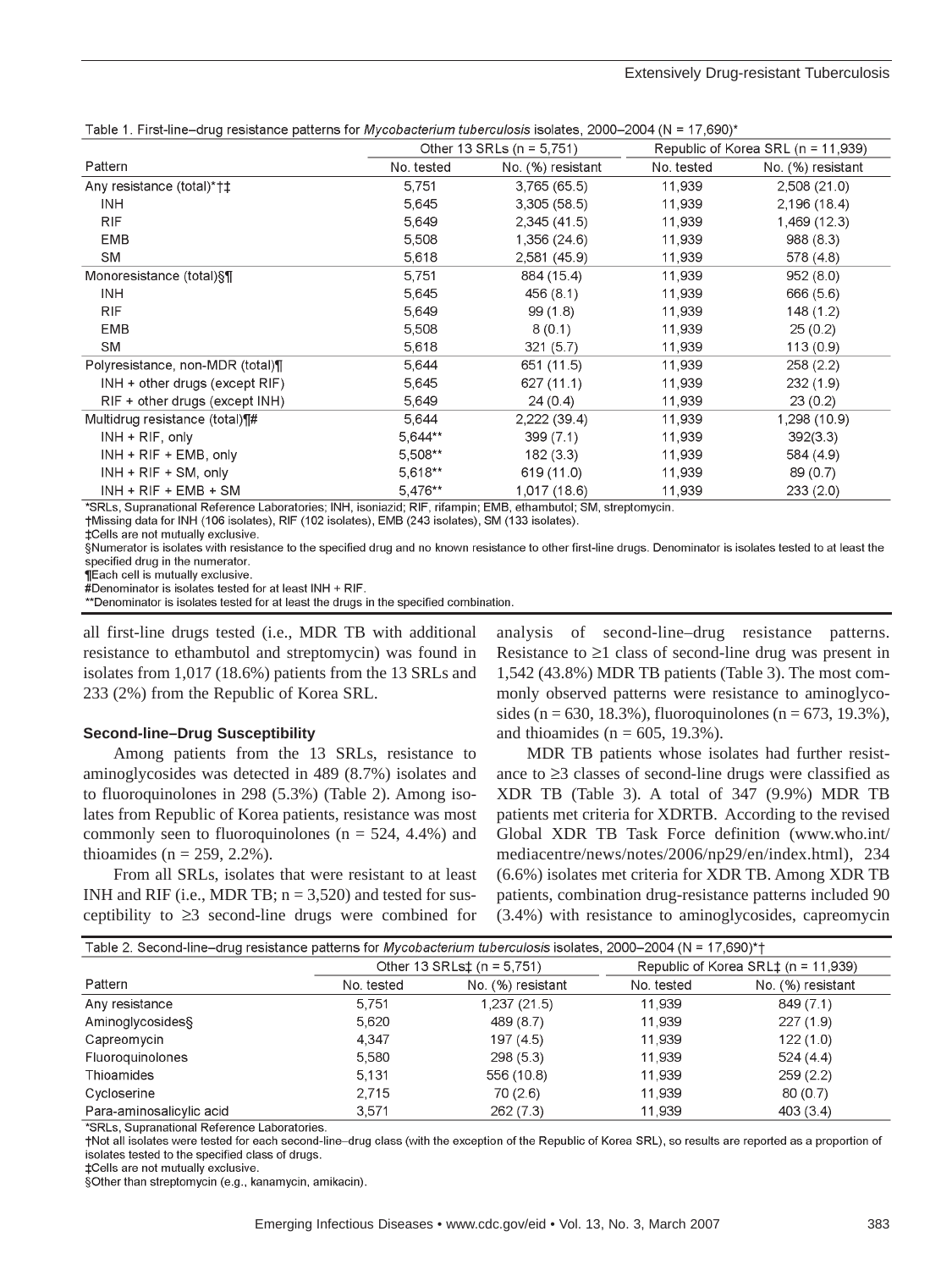## RESEARCH

| Table 3. Second-line-drug resistance patterns for multidrug- |  |
|--------------------------------------------------------------|--|
| resistant Mycobacterium tuberculosis isolates, 2000-2004*†‡  |  |

| Pattern                        | No. tested | No. (%) resistant |
|--------------------------------|------------|-------------------|
| Any resistance (total)         | 3,520      | 1,542 (43.8)      |
| Aminoglycosides (AG)§          | 3,442      | 630 (18.3)        |
| Capreomycin (CM)               | 2,743      | 279 (10.2)        |
| Fluoroquinolones (FQ)          | 3,492      | 673 (19.3)        |
| Thioamides (TA)                | 3,132      | 605 (19.3)        |
| Cycloserine (CS)               | 2.615      | 141(5.4)          |
| Para-aminosalicylic acid (PAS) | 2,860      | 450 (15.7)        |
| Extensively drug-resistant TB  | 3,520      | 347 (9.9)         |
| (XDR TB, total)¶               |            |                   |
| AG + CM + FQ                   | 2,656      | 90(3.4)           |
| $AG + CM + TA$                 | 2,498      | 77(3.1)           |
| $CM + FQ + TA$                 | 260        | 50 (19.2)         |
| $AG + FQ + TA$                 | 3,040      | 102(3.4)          |
| $AG + FQ + CS$                 | 139        | 39(28.1)          |
| $FQ + TA + PAS$                | 2,505      | 94(3.8)           |

\*Tested for ≥3 second-line drug classes; SRLs, Supranational Reference Laboratories

†Not all isolates were tested for each second-line drug class (with the exception of the Republic of Korea SRL), so results are reported as a proportion of isolates tested to the specified class of drugs. For combination resistance patterns, results are reported as a proportion of isolates tested to all of the classes of drugs in the specific combination. ‡Cells are not mutually exclusive.

§Other than streptomycin (e.g., kanamycin, amikacin).

¶XDR TB, extensively drug-resistant tuberculosis, i.e., multidrug-resistant tuberculosis (resistant to at least isoniazid and rifampin) with additional resistance to ≥3 classes of second-line drugs.

and fluoroquinolones; 102 (3.4%) with resistance to aminoglycosides, fluoroquinolones, and thioamides; and 94 (3.8%) with resistance to fluoroquinolones, thioamides, and para-aminosalicyclic acid. Nearly half  $(n = 167,$ 48.1%) of all XDR TB isolates were resistant to all 4 firstline drugs, bringing the total to  $\geq$ 7 drugs to which the isolate was resistant.

The proportion of XDR TB patients by region is shown in Table 4. Among the group of industrialized nations, 53 (6.5%) MDR TB patients met criteria for XDR TB. Among patients from Russia and Eastern Europe, 55 (13.6%) MDR TB patients met criteria for XDR TB. Among patients from the Republic of Korea, 200 (15.4%) MDR TB patients, who accounted for 1.7% of all *M. tuberculosis* isolates tested, met criteria for XDR TB.

In evaluating the accuracy of second-line–drug susceptibility testing, we found that 7 (0.1%) of 11,426 patients fully susceptible to all first-line drugs were resistant to 2 second-line drugs, and 109 (1%) were resistant to 1 second-line drug. Most of these patients were resistant to fluoroquinolones.

# **Discussion**

This study represents the first assessment of the widespread occurrence of *M. tuberculosis* with such extensive drug resistance as to be nearly untreatable with currently available drugs, according to international guidelines. We provide data on second-line–drug resistance for the largest sample of patients to date, including >5,000 patients from 47 countries, apart from the Republic of Korea. The definition of XDR TB in this survey is based on WHO guidelines for the programmatic management of drug-resistant TB; the guidelines recommend treatment with  $\geq 4$  drugs known to be effective (*15*). Therefore, with  $\leq$ 3 remaining classes of second-line drugs to which the infecting organism is susceptible, treatment of these patients cannot meet international standards. XDR TB has been detected in all regions of the world. XDR TB strains in this study also have high rates of resistance to pyrazinamide and ethambutol, thereby severely limiting the treatment options available.

Analysis of combination second-line–drug resistance patterns is critical for clinicians and policymakers who design treatment regimens for these patients. Although limited data exist in the literature about second-line–drug resistance patterns among MDR TB patients, data from patients undergoing retreatment for TB in Hong Kong showed that 30 (17%) MDR TB isolates were resistant to  $\geq$ 3 second-line drugs (17), thereby meeting criteria for XDR TB. A drug-resistance survey of 447 culture-positive new patients and patients undergoing retreatment in Abkhazia, Republic of Georgia, found that of 63 MDR TB patients, 2 (3%) had additional resistance to 3 second-line drug classes, consistent with XDR TB (*18*). More recently, clusters of XDR TB have been reported in South Africa and Iran (*19*,*20*) and have been associated with HIV infection and rapid and high death rates.

The emergence of new strains of TB that are resistant to second-line drugs, especially in settings where TB control programs have become unable to adequately monitor treatment regimens for MDR TB, is cause for concern. After the resurgence of TB in industrialized countries during the 1980s and increased awareness of this global problem, implementation of strong TB control programs based on the principles of the global directly observed treatment strategy, short course (DOTS) improved treatment outcomes and reduced TB and MDR TB incidence in several countries. This framework for DOTS, promulgated by WHO, and the pilot MDR TB management projects (DOTS-Plus projects) became the basis for programmatic management of MDR TB, which has demonstrated feasibility and effectiveness in low- and middle-income countries (*5*,*15*). However, second-line drugs are available worldwide outside of well-organized TB-control programs (WHO, unpub. data).

Improper treatment of drug-resistant TB, such as using too few drugs, relying on poor quality second-line drugs, and failing to ensure adherence to treatment, will likely lead to increases in XDR TB. Strengthening basic TB programs and infection control measures is crucial for preventing the selective pressure and environments in which resistant strains are transmitted from person to per-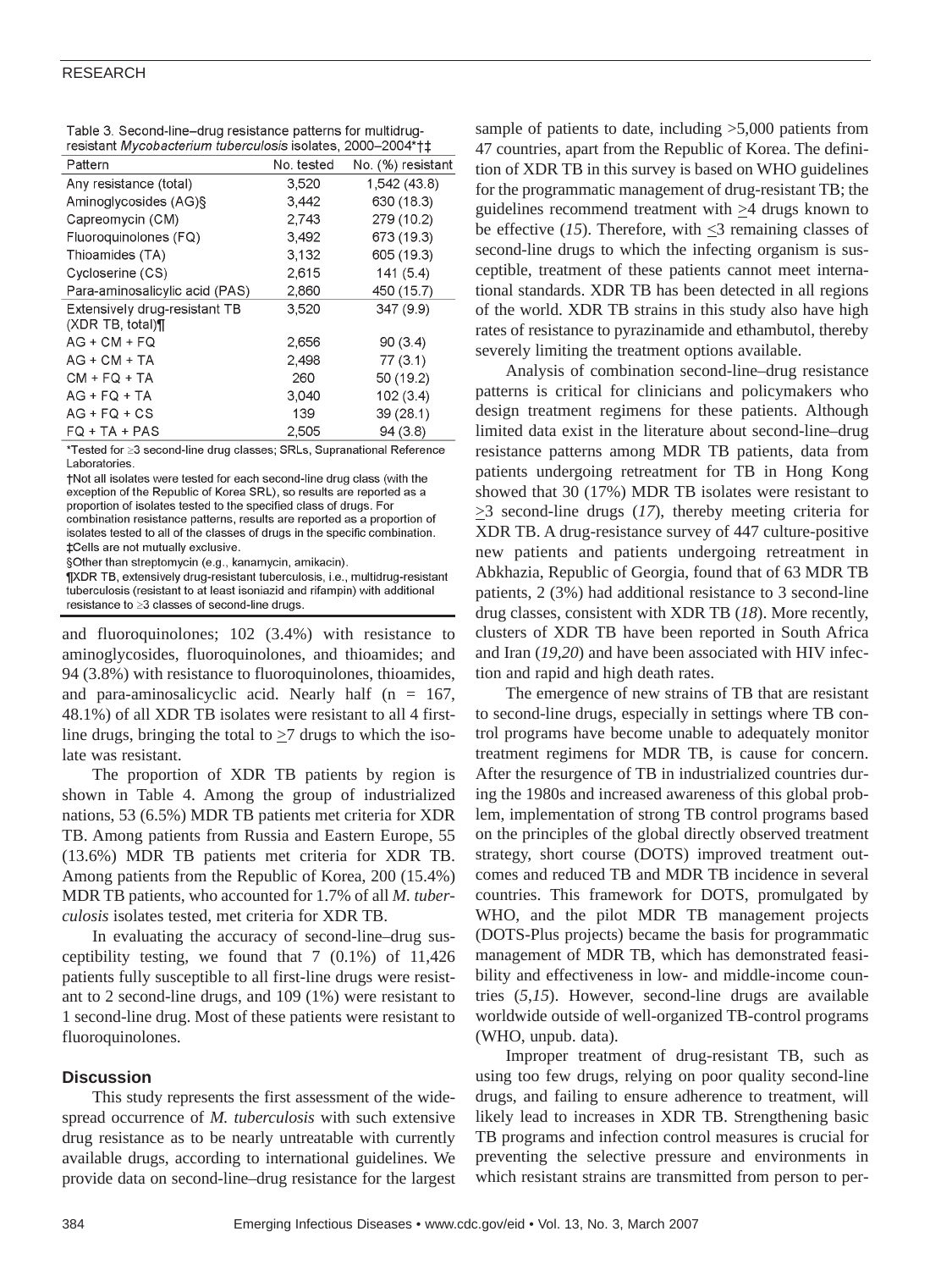|  |  | Table 4. Extensively drug-resistant tuberculosis among multidrug-resistant tuberculosis isolates, by region, 2000-2004* |  |
|--|--|-------------------------------------------------------------------------------------------------------------------------|--|
|  |  |                                                                                                                         |  |

| Geographic region                     | Total no. isolates tested, n† | Total MDR TB patients.<br>n (% of all isolates tested) | Total XDR TB patients.<br>n (% of MDRTB patients) |
|---------------------------------------|-------------------------------|--------------------------------------------------------|---------------------------------------------------|
| Industrialized nations <sup>+</sup>   | 2,499                         | 821 (32.9)                                             | 53(6.5)                                           |
| Latin America§                        | 985                           | 543 (55.1)                                             | 32(5.9)                                           |
| Eastern Europe¶ and Russia            | 1.153                         | 406 (35.2)                                             | 55(13.6)                                          |
| Africa and Middle East#               | 665                           | 156 (23.5)                                             | 1(0.6)                                            |
| Asia (other than Republic of Korea)** | 391                           | 274 (70.1)                                             | 4(1.5)                                            |
| Republic of Korea                     | 11,939                        | 1,298 (10.9)                                           | 200 (15.4)                                        |
| Total††                               |                               | 3.418                                                  | 345                                               |

\*Region from which isolate was submitted to Supranational Reference Laboratory. MDR TB, multidrug-resistant tuberculosis; XDR TB, extensively drugresistant tuberculosis, i.e., multidrug-resistant tuberculosis (resistant to at least isoniazid and rifampin) with additional resistance to ≥3 classes of secondline drugs

†Total no. of isolates tested for resistance to ≥3 second-line drug classes, including aminoglycosides (amikacin or kanamycin), polypeptides (capreomycin), fluoroquinolones (ofloxacin or ciprofloxacin), thioamides (ethionamide or prothionamide), cycloserine, and para-aminosalicyclic acid. ‡United States, Canada, United Kingdom, countries in Western Europe (Ireland, Portugal, Germany, France, Belgium, Spain), Japan, and Australia.

§Argentina, Bolivia, Brazil, Chile, Ecuador, Guyana, French Guiana, Peru, Mexico, Guatemala, El Salvador, Costa Rica.

¶Republic of Georgia, Czech Republic, Azerbaijan, Armenia.

#Afghanistan, Algeria, Egypt, Tunisia, Botswana, Burundi, Cameroon, Central African Republic, Côte d'Ivoire, Djibouti, Madagascar, Rwanda, South Africa, Senegal, Uganda.

\*\*Bangladesh, Indonesia, Papua New Guinea, Thailand, East Timor.

††For 2 XDR TB patients, data were missing about geographic region.

son. Additionally, MDR TB programs that rely on qualityassured and internationally recommended treatment regimens according to WHO guidelines must be scaled up and strengthened to stem further second-line–drug resistance and spread of XDR TB. The Green Light Committee provides a global mechanism to help affected countries achieve these steps. A commentary published in 2000 predicted that "failure to institute [the] entire DOTS-Plus package is likely to destroy the last tools available to combat [TB], and may ultimately result in the victory of the tubercle bacillus over mankind" (*21*). XDR TB is an indirect indicator of program failure to adequately diagnose, prevent, and treat MDR TB.

Documenting the emergence of XDR TB requires a laboratory-based diagnosis that relies on first- and second-line–drug susceptibility testing. A limitation to accurate detection of XDR TB is that existing tests for resistance to second-line drugs are not yet standardized and are less reproducible than tests for resistance to INH and RIF. Lack of international recommendations for use, as well as lack of standardization and the historical unavailability of MDR TB treatment in the public sector, has limited use of second-line–drug susceptibility testing on a wider scale. As access to treatment with second-line drugs increases, standardized methods, improved diagnostics, and quality assurance for second-line–drug susceptibility testing are urgently needed to enable reliable testing and design of appropriate treatment regimens. Although internationally accepted methods were used by all laboratories, the precise methods and drug concentrations used varied among participating SRLs (*22*). Because these SRLs represent some of the most highly performing laboratories on 6 continents, results of drug-susceptibility testing are credible within the context of stated limitations. Initial studies that standardized different methods

for second-line–drug susceptibility testing have been completed (*23–26*), but more are needed.

Our study has other limitations. The numbers reported for XDR TB probably represent an underestimate of the true number of cases because not all SRLs and not all national reference laboratories test for all 6 classes of second-line drugs. In the absence of test results for all 6 classes of second-line drugs, we speculate, on the basis of a patient's TB treatment history and known patterns of drug cross-resistance, that many other unidentified patients are likely to have had and died from XDR TB. For example, an MDR TB isolate that is also resistant to an aminoglycoside and a fluoroquinolone but that has not been tested for the other second-line drug classes is very likely to be resistant to an additional second-line drug class for the following reasons: INH and ethionamide have a 15%–20% rate of cross-resistance (*27*); kanamycin and capreomycin crossresistance is common, ranging from 20%–60% (CDC, unpub. data) (*28,29*); and in this study, isolates that were resistant to all 4 first-line drugs as well as an aminoglycoside and a fluoroquinolone were 70%–80% likely to be resistant to at least 1 additional class of second-line drug.

Another limitation is that data from most SRLs were drawn from a convenience sample of isolates and reflect referral bias. Thus, these data can not be considered representative of a patient population or region, and actual denominators are difficult to determine. For this reason, although estimates of prevalence are possible, they cannot be generalized to the local or regional population. However, our study is the first to report XDR TB patients in multiple geographic regions; future systematic surveys are needed to determine the true extent of this disease. Data from the Republic of Korea reflect a more comprehensive policy for drug-susceptibility testing and provide an estimate of the population prevalence in this setting.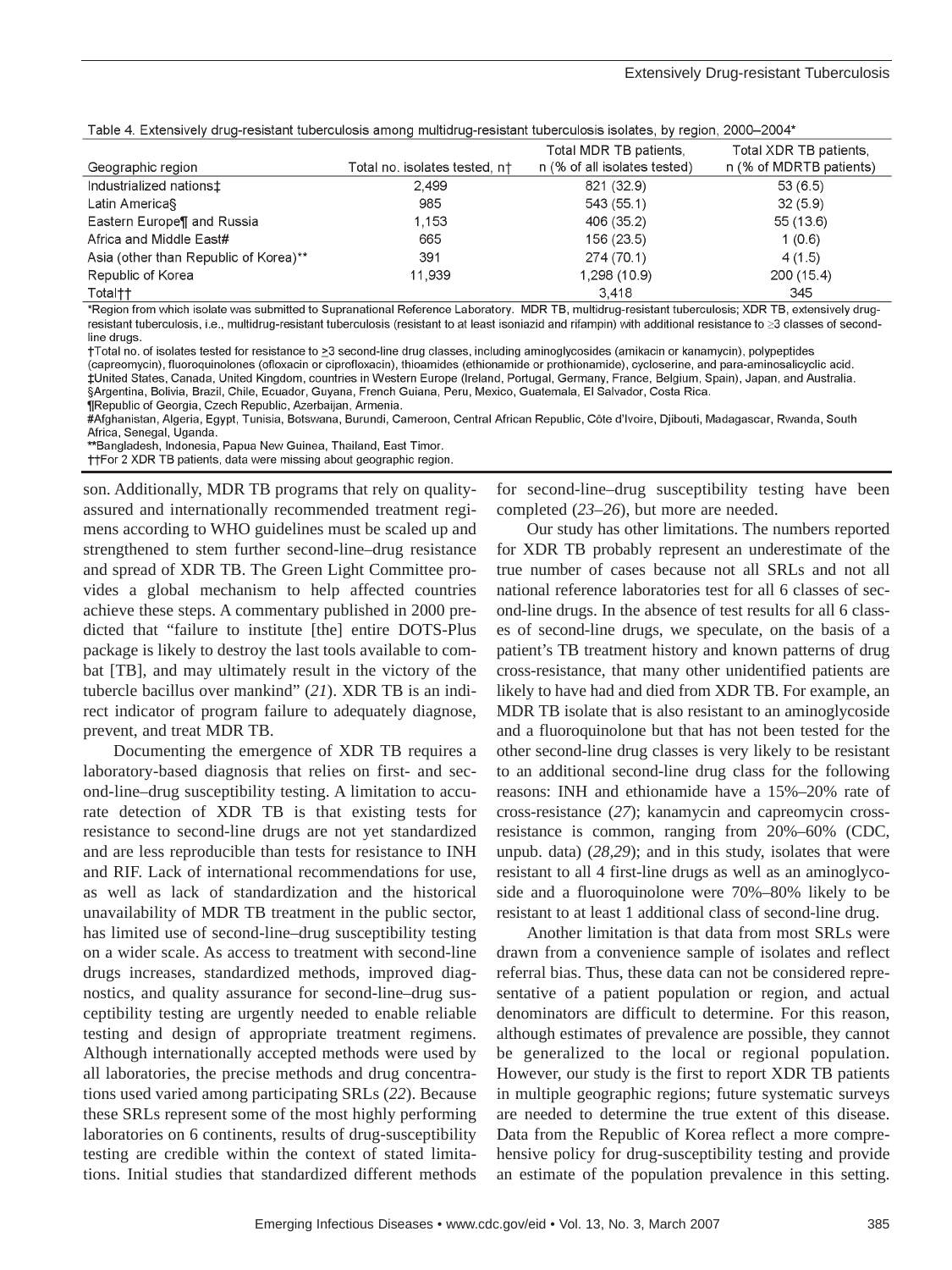## RESEARCH

However, the 10.9% rate of MDR TB for the Republic of Korea is higher than rates reported from other national drug resistance surveys and may reflect other unknown referral biases (*1*).

Lastly, we had limited clinical information about each patient because information submitted to each SRL varied and was not reliably available for inclusion in the analysis. Data about TB treatment history, patient age and sex, or HIV status are not routinely collected by all laboratories. Genotyping data were not available to confirm whether XDR TB isolates are related to W variant of the Beijing strain, a highly drug-resistant strain of *M. tuberculosis* responsible for large nosocomial outbreaks in New York in the early 1990s (*30*).

Despite these limitations, our survey provides the first documentation of the emergence of XDR TB as a serious worldwide public health threat. XDR TB was identified on 6 continents and is significantly associated with worse treatment outcomes than MDR TB (*31,32*). The emergence of XDR TB, coupled with the increased use of second-line drugs, suggests that urgent measures are needed to improve rational use of quality-assured second-line drugs. In addition, population-based surveillance for secondline–drug susceptibility testing is needed to better describe the magnitude of XDR TB worldwide, track trends, and plan a public health response. Indeed, the convergence of XDR TB with the HIV epidemic may undermine gains in HIV prevention and treatment programs and requires urgent interventions. These interventions include ensuring adherence to recommended international standards of care aimed at promptly and reliably diagnosing TB, ensuring adherence to recommended treatment regimens with demonstrated efficacy, implementing infection control precautions where patients congregate, and improving laboratories' capacity to accurately and rapidly detect drug-resistant *M. tuberculosis* isolates so that patients can receive effective treatment (*33*). Other unmet needs include further development of international standards for second-line–drug susceptibility testing, new anti-TB drug regimens, and better diagnostic tests for TB and MDR TB. Such measures are crucial if future generations are to be protected from potentially untreatable TB.

#### **Acknowledgments**

We thank Kenneth G. Castro, Michael F. Iademarco, Mario Raviglione, Paul Nunn, and Ernesto Jaramillo for technical assistance and critical appraisal of the manuscript.

Dr Shah is an internist and epidemiologist with Albert Einstein College of Medicine. She is also a guest researcher with the Division of Tuberculosis Elimination at CDC, where she was an Epidemic Intelligence Service Officer at the time of this study.

Her research interests focus on TB and HIV coinfection, drug resistance, and global health.

#### **References**

- 1. World Health Organization. Anti-tuberculosis drug resistance in the world: Report 3. Document no. (WHO/HTM/TB/2004.343). Geneva: The Organization; 2004.
- 2. Zignol M, Hosseini MS, Wright A, Weezenbeek CL, Nunn P, Watt CJ, et al. Global incidence of multidrug-resistant tuberculosis. J Infect Dis. 2006;194:479–85.
- 3. Rajbhandary SS, Marks SM, Bock NN. Costs of patients hospitalized for multidrug-resistant tuberculosis. Int J Tuberc Lung Dis. 2004;8:1012–6.
- 4. Ward HA, Marciniuk DD, Hoeppner VH, Jones W. Treatment outcome of multidrug-resistant tuberculosis among Vietnamese immigrants. Int J Tuberc Lung Dis. 2005;9:164–9.
- 5. Nathanson E, Lambregts-van Weezenbeek C, Rich ML, Gupta R, Bayona J, Blondal K, et al. Multidrug-resistant tuberculosis management in resource-limited settings. Emerg Infect Dis. 2006;12:1389–97.
- 6. Iseman MD. Treatment of multidrug-resistant tuberculosis. N Engl J Med. 1993;329:784–91.
- 7. Pablos-Mendez A, Lessnau K. Clinical mismanagement and other factors producing antituberculosis drug resistance. In: Bastian I, Portaels F, editors. Multidrug-resistant tuberculosis. Dordrecht (the Netherlands): Kluwer Academic Publishers; 2000. p. 59–76.
- 8. Gupta R, Cegielski JP, Espinal MA, Henkens M, Kim JY, Lambregts-Van Weezenbeek CS, et al. Increasing transparency in partnerships for health: introducing the Green Light Committee. Trop Med Int Health. 2002;7:970–6.
- 9. Frieden TR, Sherman LF, Maw KL, Fujiwara PI, Crawford JT, Nivin B, et al. A multi-institutional outbreak of highly drug-resistant tuberculosis. JAMA. 1996;276:1229–35.
- 10. Coronado VG, Beck-Sague CM, Hutton MD, Davis BJ, Nicholas P, Villareal C, et al. Transmission of multidrug-resistant *Mycobacterium tuberculosis* among persons with human immunodeficiency virus infection in an urban hospital: epidemiologic and restriction fragment length polymorphism analysis. J Infect Dis. 1993;168:1052–5.
- 11. Breathnach AS, de Ruiter A, Holdsworth GM, Bateman NT, O'Sullivan DG, Rees PJ, et al. An outbreak of multi-drug-resistant tuberculosis in a London teaching hospital. J Hosp Infect. 1998;39:111–7.
- 12. Centers for Disease Control. Nosocomial transmission of multidrug-resistant tuberculosis among HIV-infected persons—Florida and New York, 1988–1991. MMWR Morb Mortal Wkly Rep. 1991;40:585–91.
- 13. Edlin BR, Tokars JI, Grieco MH, Crawford JT, Williams J, Sordillo EM, et al. An outbreak of multidrug-resistant tuberculosis among hospitalized patients with the acquired immunodeficiency syndrome. N Engl J Med. 1992;326:1514–21.
- 14. Laszlo A, Rahman M, Espinal M, Raviglione M; WHO/IUATLD Network of Supranational Reference Laboratories. Quality assurance program for drug susceptibility testing of *Mycobacterium tuberculosis* in the WHO/IUATLD Supranational Reference Laboratory Network: five rounds of proficiency testing, 1994–1998. Int J Tuberc Lung Dis. 2002;6:748–56.
- 15. World Health Organization. Guidelines for the programmatic management of drug-resistant tuberculosis [cited 2006 Jan 5]. Geneva: The Organization; 2006. Document no. WHO/HTM/TB/2006.361. Available from http://whqlibdoc.who.int/publications/2006/ 9241546956\_eng.pdf